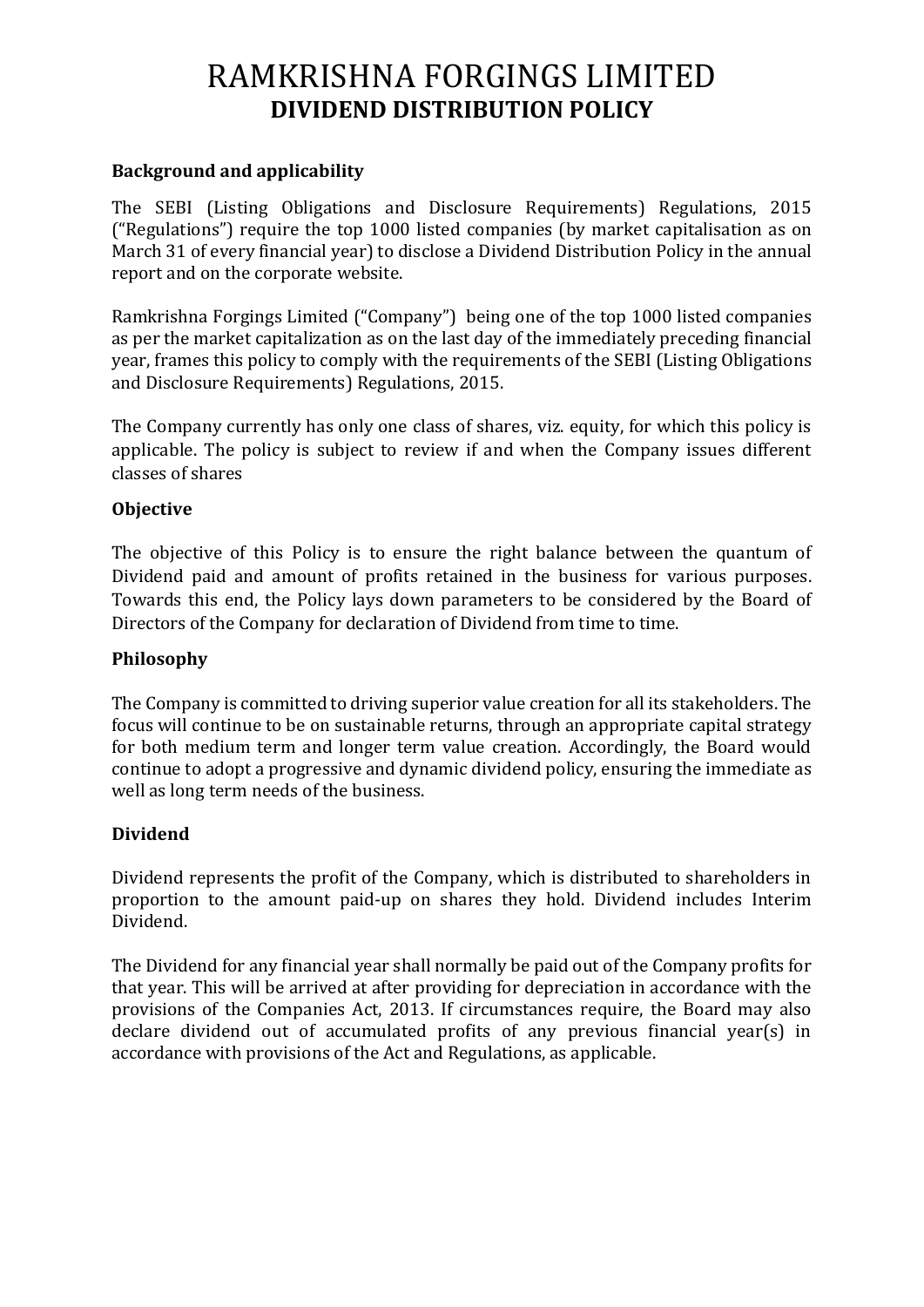# RAMKRISHNA FORGINGS LIMITED **DIVIDEND DISTRIBUTION POLICY**

#### **Parameters for declaration of Dividend**

In line with the philosophy stated above, the Board of Directors of the Company, shall consider the following parameters for declaration of Dividend:

## **Financial Parameters / Internal Factors**

- Consolidated net operating profit after tax;
- Working capital requirements;
- Capital expenditure requirements;
- Resources required to fund acquisitions and / or new businesses
- Cash flow required to meet contingencies;
- Outstanding borrowings;
- Track record of Dividends distributed by the Company;
- Any other relevant factors and material events.

## **External Factors:**

- **Macro-economic environment** Significant changes in macro-economic environment materially affecting the business in which the Company operates.
- **Regulatory Changes** Introduction of new regulatory requirements or material changes in existing taxation or regulatory requirements which significantly affects the business in which the Company operates.

#### **Circumstances under which shareholders may or may not expect Dividend**

The Board will assess the Company's financial requirements, including present and future organic and inorganic growth opportunities and other relevant factors (as mentioned elsewhere in this policy) and declare Dividend in any financial year.

The shareholders of the Company may not expect Dividend under the following circumstances:

- a) Whenever it undertakes or proposes to undertake a significant expansion project which maximizes shareholder's value requiring higher allocation of capital.
- b) Significantly higher working capital requirements adversely impacting free cash flow.
- c) Whenever it undertakes any acquisitions or joint ventures which maximizes shareholder's value requiring significant allocation of capital.
- d) In the event of inadequacy of profit or whenever the Company has incurred losses.

## **Utilisation of retained earnings**

Retained Earnings may be used for corporate actions in accordance with applicable law and for investments towards growth of the business